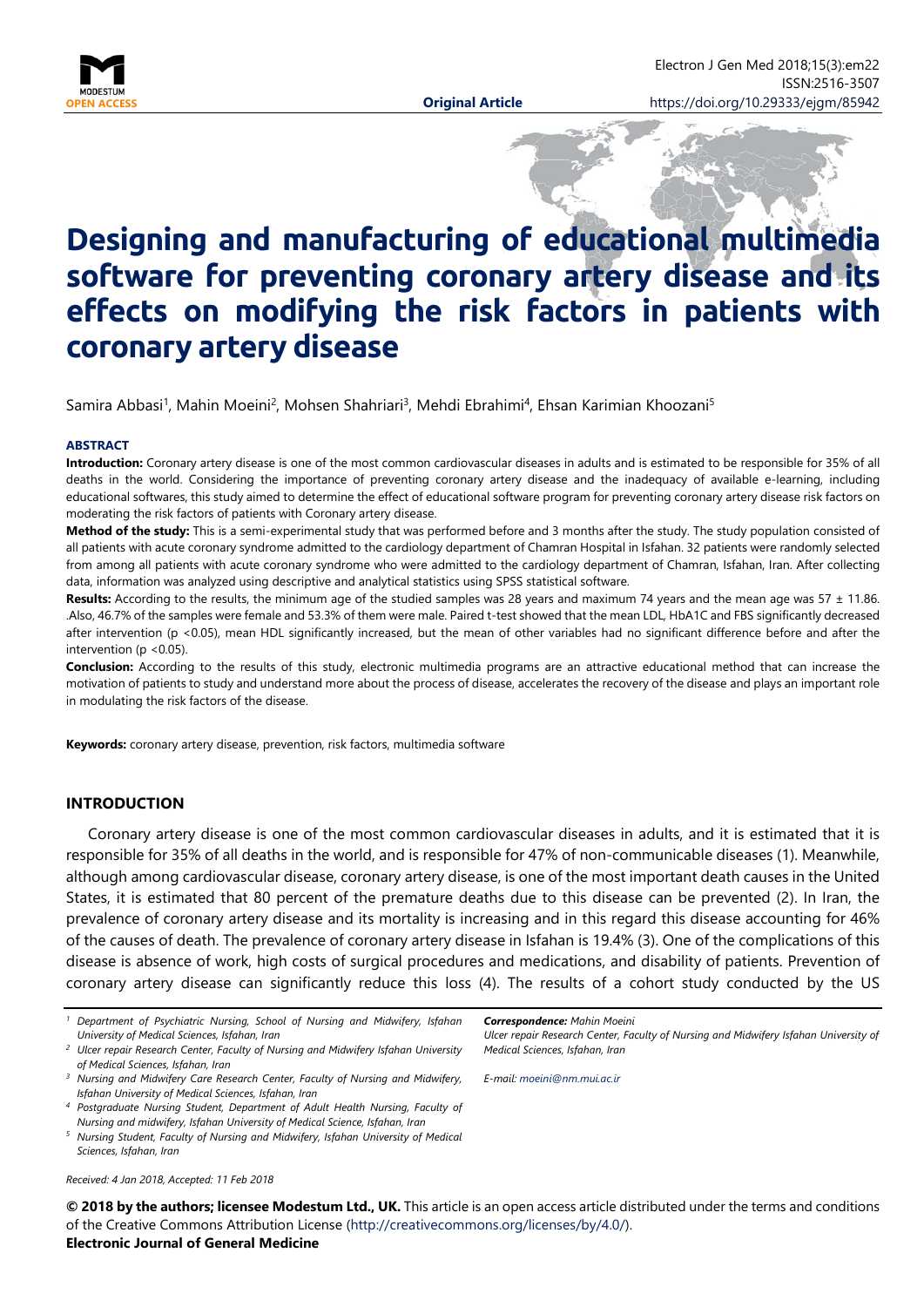Department of Public Health indicate that atherosclerosis is not accidental in people, and high risk individuals can be identified by clinical symptoms. The risk factors identified in this study include male gender, high age, high serum lipids, hypertension, smoking, diabetes mellitus (or even mild glucose intolerance), obesity, low vital capacity, and certain disorders in the ECG. In this order individuals with a combination of risk factors are at a higher risk of coronary artery disease (5). Ideal treatment for coronary artery disease includes the application of multidisciplinary drug interventions, surgical interventions, risk factors adjustment and control, and lifestyle modification. The disease is one of the most preventable non-communicable diseases and the use of primary and secondary prevention methods are key strategies in prevention of coronary heart disease (6). Since, teaching today to the patient is recognized as one of the main duties of nurses, training in heart disease and related care is essential. In this regard, the optimal selection of nurses' educational methods that lead to increased awareness is significant (7). In Iran, in parallel with other countries, the popularity of electronic programs in the form of compact discs is increasing. Computer-assisted learning can accommodate different learning styles and through facilitating active engagement through strong information of the environment and interactive learning environment, will improve the constructivist educational approach (8). On the other hand, using these facilities help education to accomplish some of the aspirations identified as quality education criteria, including pivotal learning, life-long learning, active learning, engagement in learning, and multimedia (9). Also, due to the positive relationship between people's satisfaction and their access to educational methods, e-learning is satisfactory for patients due to the no limitation in time and place and the importance of individual independence in the education process (10). One of the e-learning methods that has recently been taken into consideration is multimedia software, which has received more attention than other educational methods due to its unique advantages, including text, photo, video, sound, and interactive learning. (11). In this regard, various studies have examined this method in different target groups; among them, the results of the research of Lopez-Olivo et al. (2017) showed a significant difference in knowledge of patients with rheumatoid arthritis, osteoporosis and knee osteoarthritis So that the use of multimedia software increased their information about disease and medication and encouraged them to visit a regular doctor (12). The results of the study of FarmihaniFarahani et al. (2016) with aim of determining the effectiveness of an educational multimedia software on self-care knowledge and behaviors in type 2 diabetes patients showed that the use of 30 patients in the experimental group from the educational program resulted in increased knowledge and self-care behaviors of patients two months after the intervention than before (13). The research conducted by Mohammadi Razi et al. (1393) also showed that elearning can save time and possible costs by raising the level of awareness of mothers of the first pregnancy in postpartum period (14). Also, the study of Aghvami and colleagues (2011) indicated that education through CDs on the quality of life of children with asthma was more effective than group education (7). Considering the importance of preventing coronary artery disease and the inadequacy of available e-learning, including educational softwares, this study aimed to determine the effect of educational software for preventing coronary artery disease risk factors on moderating the risk factors of patients with Coronary artery disease.

Methods: This is a semi-experimental study that was performed 3 months before and after the study. The research community consisted of patients with acute coronary syndrome admitted to the cardiovascular department of the Chamran Hospital in Isfahan. Sampling was done randomly from among all patients with acute coronary syndrome admitted to the cardiovascular department of Chamran Hospital in Isfahan who were eligible to enter the study. The number of samples according to the formula  $n=\frac{2S^2(Z_1+Z_2)^2}{d}=\frac{2S^2(1.96+0.84)^2}{0.49S^2}$  and considering 95% (1.96) confidence coefficient, the test power factor was 80% (0.84) and the minimum difference between the two groups (0.7s) was 32 persons, which according to the probability of the loss of specimens 35 people were included in the study. The inclusion criteria for the study were acute coronary syndrome (acute myocardial infarction with ST elevation, myocardial infarction without ST elevation and unstable angina), approved by a cardiologist, having a home computer, willingness to participate in the study, knowledge of their illness, Being alert, being familiar with Farsi, lack of mental retardation, motion impairment, blindness, deafness and active psychosocial illness, non-thyroid disease, gastrointestinal disorders, nonacute complications of acute coronary syndrome, and acute myocardial infarction (15). Criteria on the exclusion from study also included the patient's unwillingness to participate in the study and the lack of completion of the questionnaire.

Data gathering tools in this study included multimedia softwares in compact discs, personal information questionnaire (age, level of education, marital status, occupation, history of cardiovascular risk factors (high blood sugar, high blood pressure and high blood lipids), smoking, duration of diagnosis of heart disease, history of hospitalization and condition of heart muscle damage), a mercury pressure gauge, a stethoscope,, a glucometer, a blood biochemical measurement device, a scale and a meter.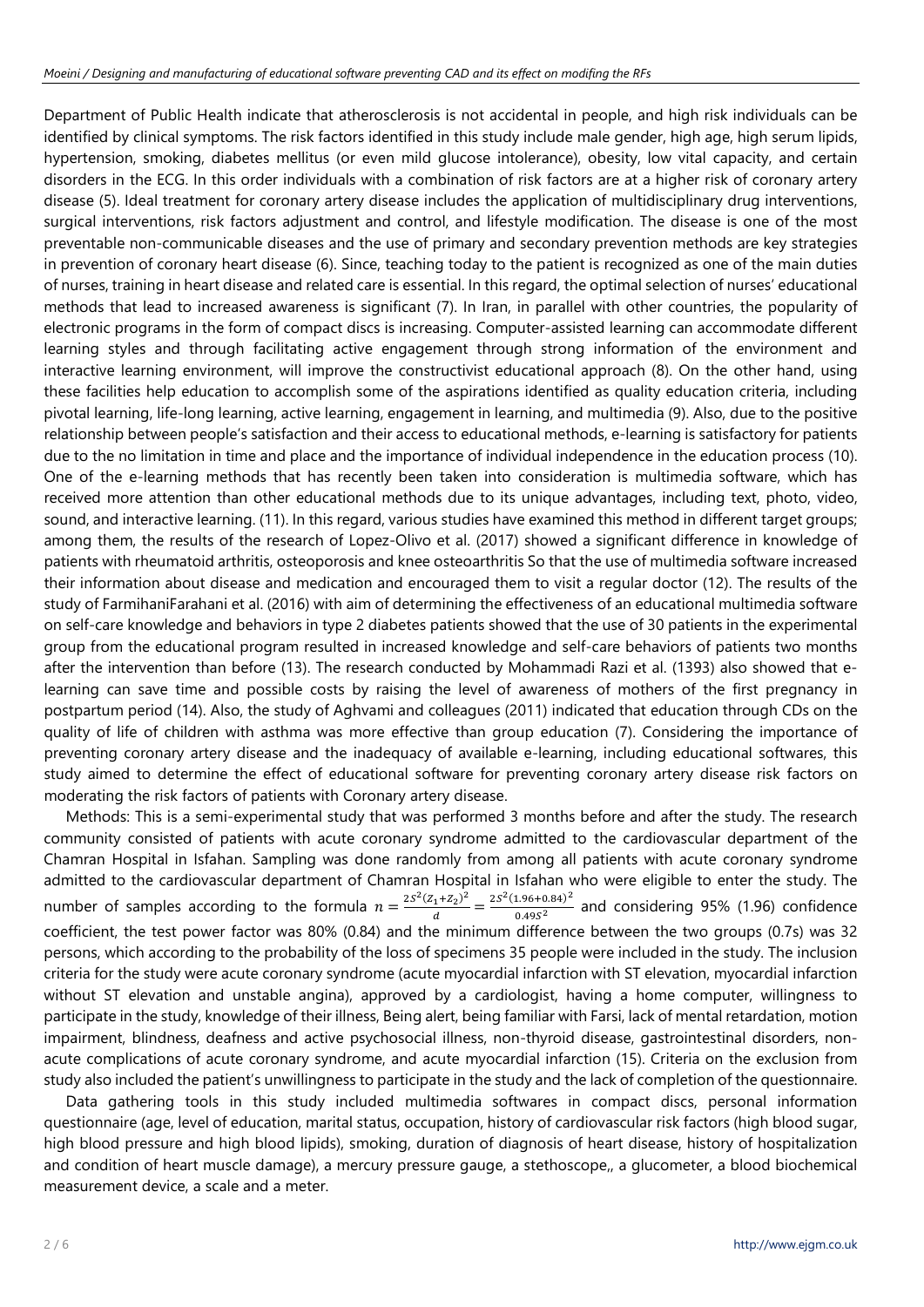Content validation was used for multimedia software (compact disc). The materials were collected using the library study method and the collection of valid and new sources (last 5 years) in the field of anatomy, physiology, risk factors and their prevention, diagnosis, medication, surgery and nursing process of coronary artery disease. Then it was approved by faculty members affiliated with the cardiovascular system at the Faculty of Nursing and Midwifery and several cardiologists from Isfahan University of Medical Sciences.

In order to determine the reliability of the blood pressure measurement device, blood pressure of 5 healthy people was measured twice in 3 minutes, and then Pearson correlation coefficient was calculated between the values obtained, which was 0.85. For validity, the blood pressure measurement by the researcher was approved by the faculty members of the Faculty of Nursing and Midwifery.

For glucometer reliability, non-fasting blood glucose of 5 healthy subjects was measured at a time interval of 1 minute. Then, the Pearson correlation coefficient was calculated to be 0.88.

For the reliability of the balance, the weight of a person was measured five times in a minute, and then, between the values obtained, the Pearson correlation coefficient was calculated to be 0.86. To reduce the error, for all of the research samples in both of the research phases, a calibrated mercury pressure gauge (Richter, Germany), a glucometer (bionime), a balance (jupiter and Hitachi 902) were used.

The researcher started constructing the program after receiving the license from the research departments of Isfahan University of Medical Sciences and the code of ethics at IR.MUI.REC.1394.1.265. In the first stage, considering that the software was provided for patients, its design was extremely simple and attractive.

This multimedia software was designed and developed by Flash. This software includes parts such as anatomy and physiology of cardiovascular system, physiology and anatomy of coronary artery with diagnostic methods (angiography, echocardiography, diagnostic tests, risk factors (modifiable and irreversible), various therapies (pharmaceuticals, surgeries) and nursing care for preventing the symptoms of the disease. Different parts of the software were designed as animated pages with audio guides, videos, photos and related clips. . In addition, a timer was designed for software to determine at the end of the study how long the user spent using this software.

In the second stage, the researcher, after entering the research environment by introducing himself and explaining the purpose of the study, selected the eligible subjects for the study randomly and then entered the study after obtaining written informed consent. A two-part tool consisting of a demographic and disease-related data questionnaire was provided by a research associate who had no information about the goals of the research, completed by questionnaires from the research units, and one day before the intervention, all of the research samples were evaluated by the cardiologist at Chamran Hospital and then a blood sample was taken from the patient.

Blood pressure, height, weight and body mass index were measured by observing the established standards. Before the intervention was started, the researcher provided three training sessions on the use of software to patients and one of their family members. The researcher also besides giving patients a telephone number tracked them by the phone and ensured that patients correctly use the software every day for one hour, three times a week. After three months, all tests performed before the intervention, were repeated in accordance with the standard. After collecting data, it was analyzed using descriptive statistics and analytical tests such as t-test using SPSS software.

#### **RESULTS**

According to the results, the minimum age of the samples was 28 years and maximum 74 years and mean age was 57 ± 11.86 years. Also, 46.7 percent of the samples were female and 53.3 percent were male (**Table 1**).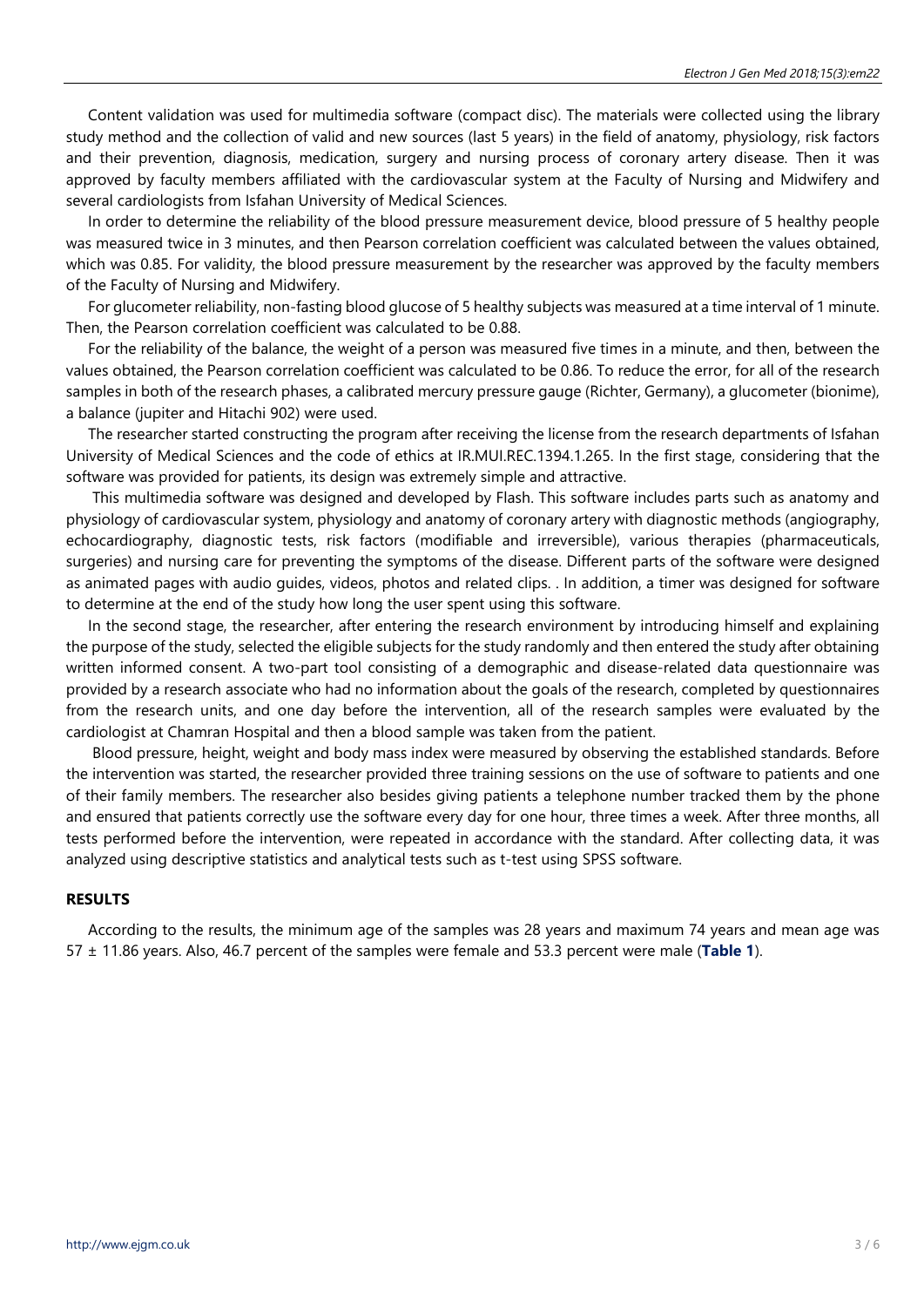| <b>Variable</b>                                | Number (percentage) |
|------------------------------------------------|---------------------|
| <b>Level of education</b>                      |                     |
| illiterate                                     | 6(20)               |
| School dropout                                 | 10(3.33)            |
| High school diploma                            | 8(7.26)             |
| Academic                                       | 6(20)               |
| <b>Marital status</b>                          |                     |
| Single                                         | 1(3.3)              |
| Married                                        | 23(76.7)            |
| Divorced                                       | 4(13.3)             |
| Widow                                          | 2(6.7)              |
| <b>Occupation</b>                              |                     |
| Employee                                       | 4(13.3)             |
| Self employment                                | 10(33.3)            |
| Retired                                        | 4(13.3)             |
| manual worker                                  | 4(13.3)             |
| housewife                                      | 6(20)               |
| Unemployed                                     | 1(3.3)              |
| Others                                         | 1(3.3)              |
| <b>History of risk factors</b>                 |                     |
| High blood sugar                               | 19 (63.3)           |
| High blood pressure                            | 10(33.3)            |
| High blood lipids                              | 21(70)              |
| smoking                                        | 11(36.7)            |
| <b>Duration of diagnosis</b>                   |                     |
| 4 weeks to 3 months                            | 13(43.3)            |
| 3 to 6 months                                  | 1(3.3)              |
| 6 to 12 months                                 | 3(10)               |
| 1 to 2 years                                   | 4(13.3)             |
| 2 to 5 years                                   | 2(6.7)              |
| 5 to 10 years                                  | 2(6.7)              |
| 10 to 15 years                                 | 2(6.7)              |
| 15 to 20 years                                 | 2(6.7)              |
| Previous hospital record                       |                     |
| Yes                                            | 20(66.7)            |
| No                                             | 10(33.3)            |
| Number of admissions to the hospital Mean (SD) | 2(2.07)             |
| Duration of admission                          | 8 (8.17) days       |
| The condition of heart muscle damage           |                     |
| Heart ischemia                                 | 6(20)               |
| Angina                                         | 13(30)              |
| heart attack                                   | 4(13.3)             |
| Angioplasty                                    | 4(13.3)             |

**Table 2.** *Comparison of risk factors for coronary artery disease patients before and after intervention*

| <b>Variable</b>                | <b>Before intervention</b> |       | <b>After intervention</b> |           | <b>Paired-t test</b> |         |
|--------------------------------|----------------------------|-------|---------------------------|-----------|----------------------|---------|
|                                | <b>Mean</b>                | SD    | <b>Mean</b>               | <b>SD</b> |                      | p-value |
| <b>Systolic blood pressure</b> | 117.3                      | 15.2  | 118.3                     | 11.76     | 0.45                 | 0.65    |
| Diastolic blood pressure       | 74                         | 13.47 | 74                        | 1.7       | 0.01                 | 0.99    |
| Weight                         | 75.8                       | 12.36 | 75.7                      | 11.7      | 0.1                  | 0.91    |
| BMI                            | 27.04                      | 4.2   | 26.95                     | 3.92      | 0.41                 | 0.68    |
| <b>Cholesterol</b>             | 160.76                     | 45.56 | 159.36                    | 40.29     | 0.36                 | 0.72    |
| <b>LDL</b>                     | 108.8                      | 46.88 | 98.4                      | 31.73     | 2.01                 | 0.04    |
| <b>HDL</b>                     | 36.53                      | 10.6  | 43.33                     | 15.62     | 3.84                 | 0.001   |
| HbA1C                          | 13.06                      | 3.44  | 9.15                      | 3.22      | 6.181                | 0.000   |
| <b>FBS</b>                     | 120.16                     | 60.16 | 109                       | 28.73     | 1.99                 | 0.045   |

Paired t-test showed that the mean of LDL, HbA1C and FBS decreased significantly after intervention (p <0.05), mean HDL significantly increased, but the mean of the other variables was not significantly different before and after the intervention (p <0.05) (**Table 2**).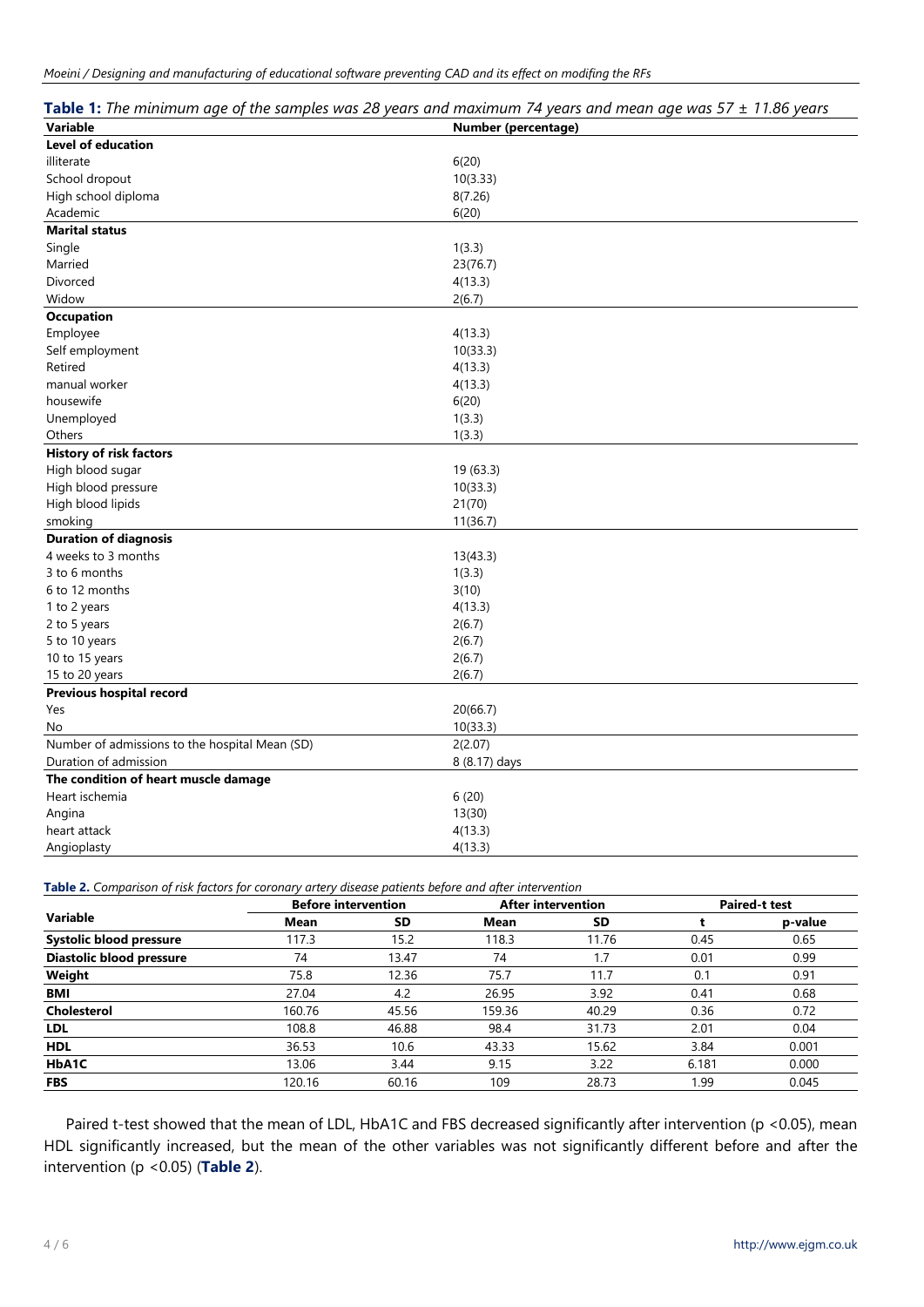## **DISCUSSION AND CONCLUSION**

The purpose of this study was to design and manufacture multimedia software for preventing coronary artery disease and its effect on moderating risk factors. The results showed that the intervention significantly reduced LDL and fasting blood glucose levels and significantly increased HDL and glycosilated hemoglobin (HbA1C) three months after the intervention. In this regard, the results of the study by Noahi et al. (2011), showed that e-learning improved the knowledge, attitude and practice of self-care and also the mean fasting blood glucose and glycosilated hemoglobin in diabetic patients after the training (3). Also, Moattari et al. (2012) showed that the e-learning program reduces LDL and glycosylated hemoglobin and improves metabolic control in patients with diabetes (16). Also, the results of the study of FarmihaniFarahani et al (2016) with the aim of determining the effectiveness of a multimedia software program on knowledge and self-care behaviors in type 2 diabetic patients showed that the use of 30 patients in the test group of the supportive educational program using multimedia software has increased the knowledge and self-care behaviors of patients 2 months after the intervention than before (13).

The results of Stromberg et al. (2006) also showed that computer-aided and CD-ROM education increased the knowledge of patients about heart failure compared to traditional education alone (17). The research of Khodadadi et al. (2013) also showed that education by CD was more effective in increasing the performance of the samples than in the group training method (8). The results of Aghvami et al. (2013) aimed at determining the effectiveness of group education by CD on the quality of life of children aged 8-12 years with asthma showed that the mean scores of quality of life and the rankings obtained before and after a month of intensive group training with CD resulted to improvement of the quality of life of the studied units (7). In explaining the reason for the results, we can say that this educational method lacks age-related limitations related to the cognitive, visual and motor status that are considered in the design of a program, and thus, despite on average of about 60 years of participation In the study, there were changes in the moderation of certain symptoms of disease risk. . On the other hand, this method of training has made it possible for learners to refer to it at various and needed times with no time concerns and receive appropriate answers to questions in their mind.

But the results of this study showed that the use of this multimedia software did not significantly differ in other variables such as blood pressure, height and weight, BMI and blood cholesterol levels before and after three months after the intervention. In this regard, the results of Björck Linné and Liedholm (2006) showed that patient education through CD did not affect the rate of readmission or death within 6 months after discharge (18). The results of Vaghee and colleagues (2017) also showed that multimedia and face to face education were effective in decreasing anxiety of electroshock therapy in patients with mood disorders, but this reduction in anxiety was higher in face-to-face education (19). Also, the results of Feizalahzadeh et al. (2016) showed that education based on multimedia educational software "hemodialysis and care" and the traditional method both improved the quality of life of patients undergoing hemodialysis at a same rate (11).

# **CONCLUSION**

According to the results of this study, electronic multimedia programming is an attractive teaching method that can motivate patients to study and understand more about the disease process, accelerates their self-efficacy in the recovery from illness and plays an important role in moderating the risk factors of the disease. On the other hand, considering the importance of training the patients and time limitations of the health care provider personnel, the use of this method as a cost-effective and efficient method in different groups of patients is necessary.

# **ACKNOWLEDGEMENT**

This research is the result of research project No. 194265 approved by the Vice-Chancellor of Research Department of Isfahan University of Medical Sciences. The authors wish to thank the staff of the Chamran Hospital Cardiology Clinic and all the patients participating in the study.

## **REFERENCES**

1. Zafari S, Ghadrdoost B, Hanifi Z, Khaleghparast-Athari S. The effect of face-to-face education on knowledge, attitude, and believes of acute coronary syndrome patients about heart disease: an experimental study. Cardiovascular Nursing Journal. 2012;1(1):36-41.